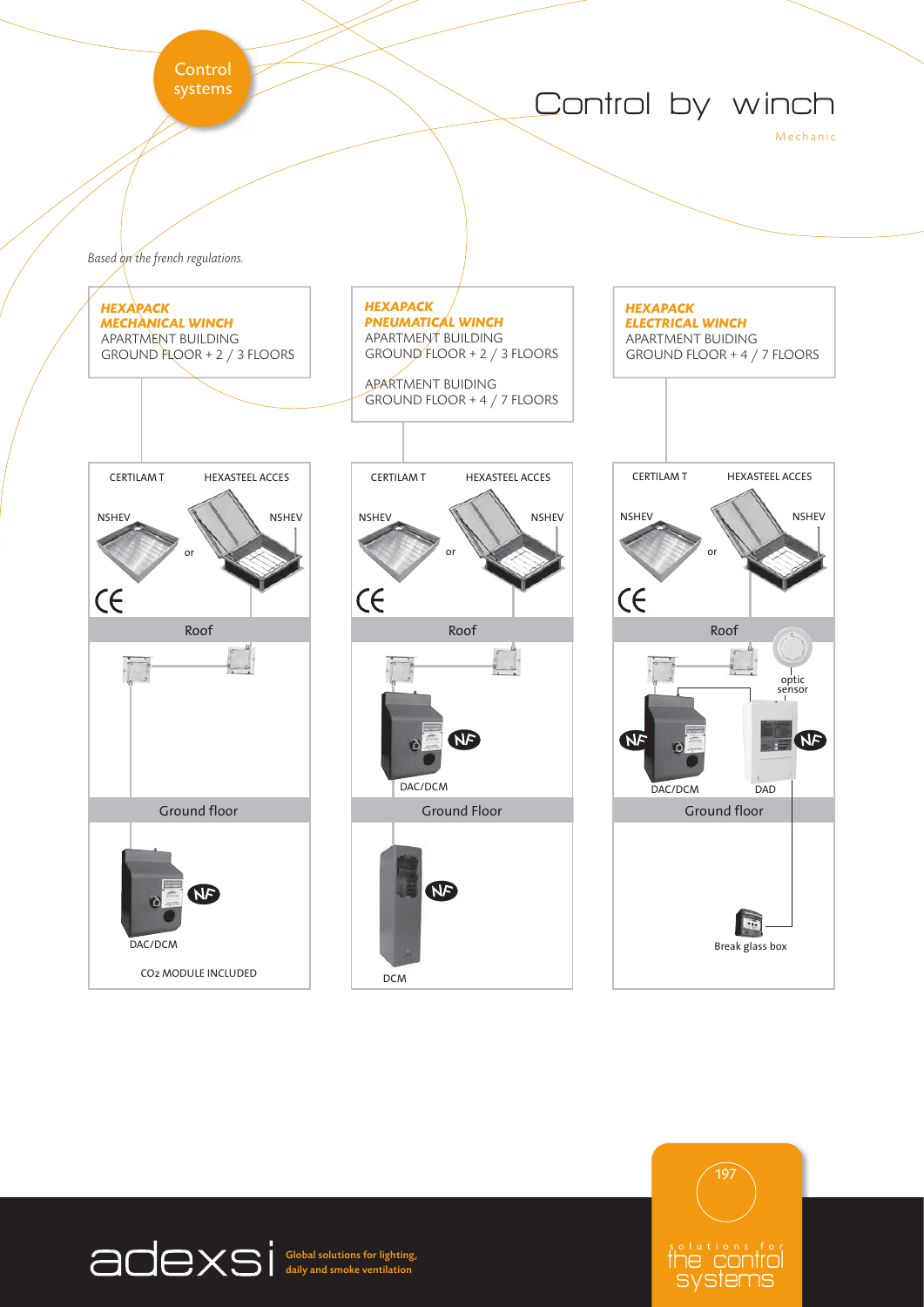Control<br>systems





 $H23253-7$  : Red-tinted metallic box H23253-7P : Red-tinted plastic box









Global solutions for lighting, daily and smoke ventilation

solutions for<br>The control systems 198